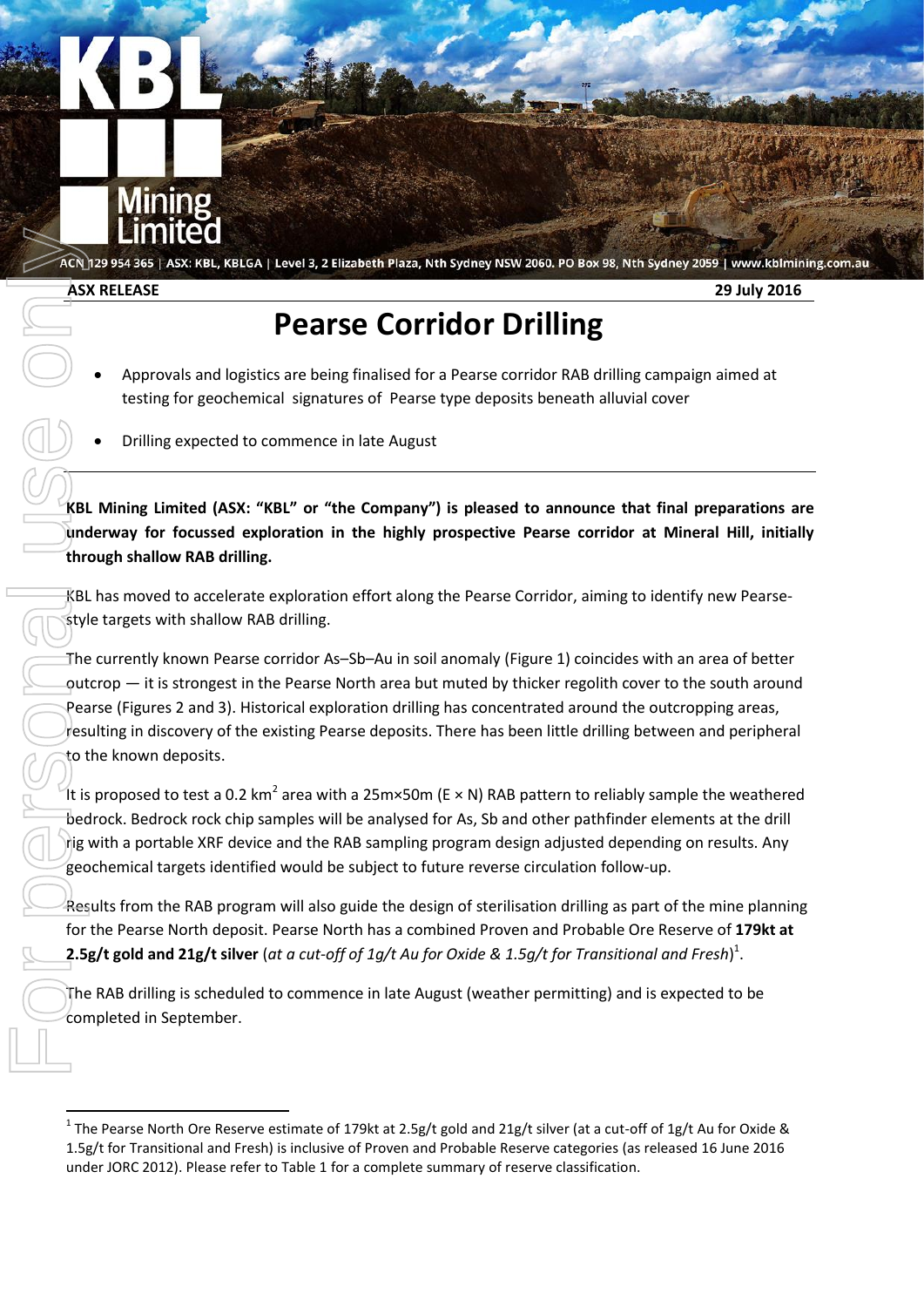

**Figure 1. Pearse-Pearse North geochemical trend illustrating high priority exploration targets as defined by anomalous surface geochemistry through shallow cover. The Pearse Mineral Reserve estimate of 235kt at 6.9g/t Au & 71.7g/t Ag (as released 20**  October 2011 under JORC 2004) is inclusive of Proven and Probable Reserve categories and has not yet been depleted for mining activities. Production records indicate that approximately 185kt at 6.3g/t gold and 56g/t silver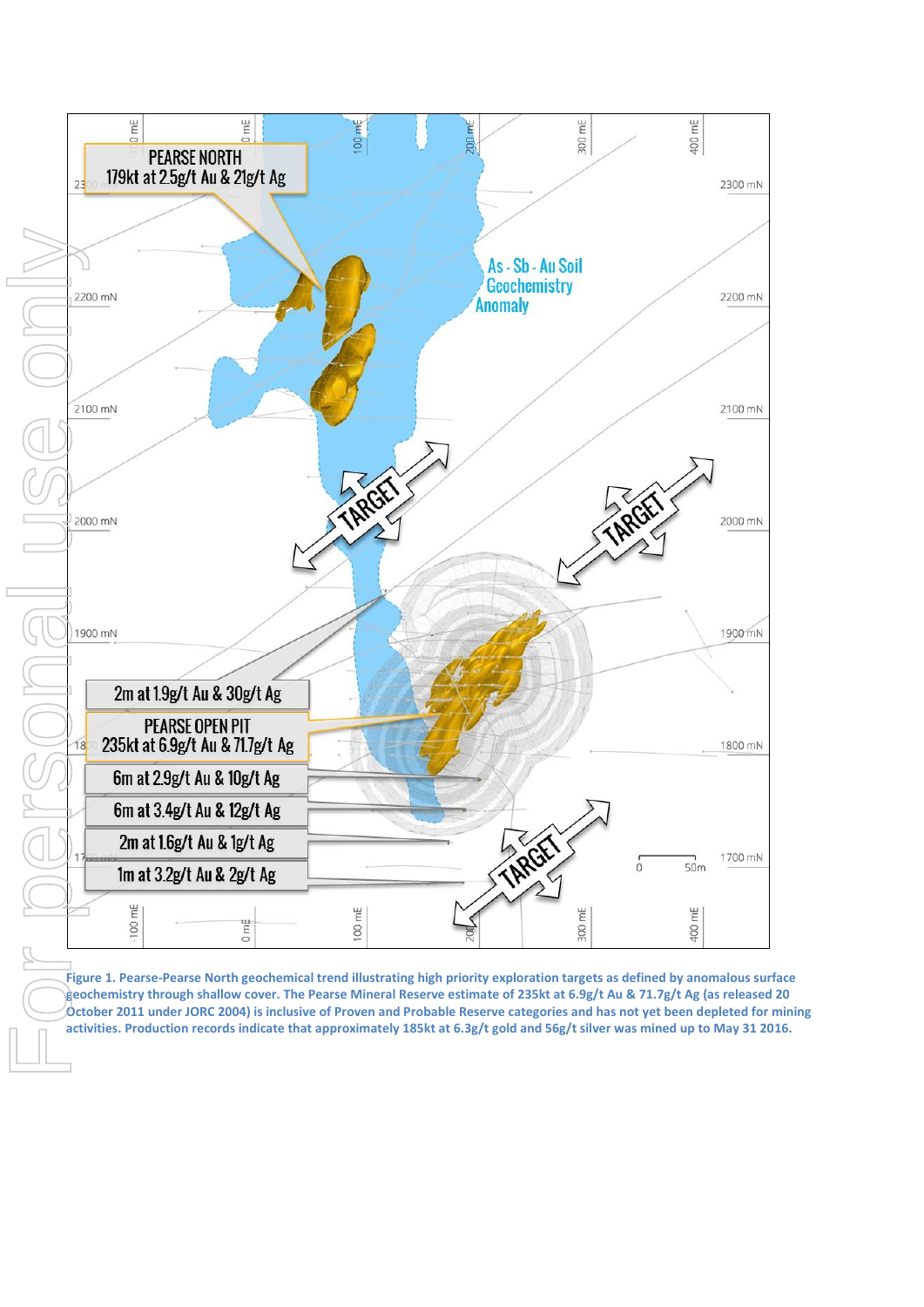

**Figure 2. Arsenic concentration/distribution in soils (looking north-east).**



**Figure 3. Iron concentration/distribution in soils (looking north-east).**

**Table 1. Ore Reserve estimate for the Pearse North deposit (at a cut-off of 1g/t Au for Oxide & 1.5g/t for Transitional and Fresh) detailed by Reserve category and oxidation state. Note small rounding errors may have occurred in the compilation of this table.**

|  | <b>Classification</b> | <b>Tonnes</b><br>(thousands) | <b>Density</b> | Grade      |            |        |        | <b>Contained Metal</b> |         |
|--|-----------------------|------------------------------|----------------|------------|------------|--------|--------|------------------------|---------|
|  |                       |                              |                | Au $(g/t)$ | Ag $(g/t)$ | As ppm | Sb ppm | Au $(oz)$              | Ag (oz) |
|  | Proved                | 55                           | 2.54           | 2.3        | 17         | 2348   | 372    | 4.000                  | 31,100  |
|  | Probable              | 124                          | 2.54           | 2.6        | 22         | 2122   | 402    | 10,500                 | 87,100  |
|  | <b>Total</b>          | 179                          | 2.54           | 2.5        | 21         | 2192   | 393    | 14,500                 | 118,200 |

| <b>Oxidation</b> | <b>Tonnes</b><br>(thousands) | <b>Density</b> | Grade      |            |        |        | <b>Contained Metal</b> |         |
|------------------|------------------------------|----------------|------------|------------|--------|--------|------------------------|---------|
|                  |                              |                | Au $(g/t)$ | Ag $(g/t)$ | As ppm | Sb ppm | Au (oz)                | Ag (oz) |
| Oxide            | 80                           | 2.45           | 1.9        | 11         | 2140   | 313    | 4,900                  | 27,800  |
| Transitional     | 43                           | 2.57           | 3.5        | 27         | 2100   | 401    | 4,800                  | 37,400  |
| Fresh            | 57                           | 2.65           | 2.6        | 29         | 2335   | 499    | 4,800                  | 53,000  |
| <b>Total</b>     | 179                          | 2.54           | 2.5        | 21         | 2192   | 393    | 14,500                 | 118,200 |